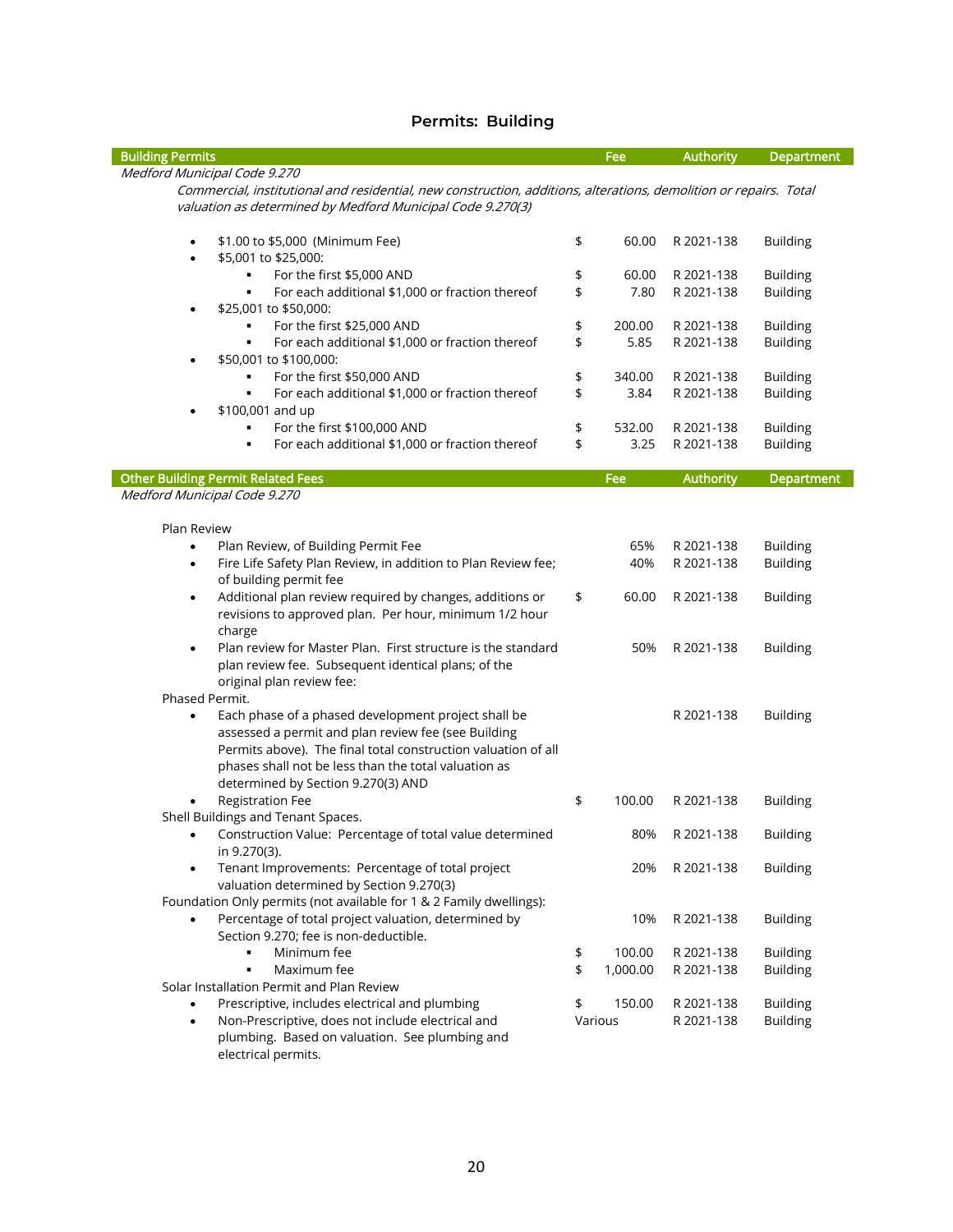| <b>Other Building Permits Related Fees (Continued)</b>                                                          |     | Fee    | <b>Authority</b> | <b>Department</b> |
|-----------------------------------------------------------------------------------------------------------------|-----|--------|------------------|-------------------|
| Medford Municipal Code 9.270                                                                                    |     |        |                  |                   |
| Other                                                                                                           |     |        |                  |                   |
| Scan documents for Project Dox submittal; per sheet,<br>$\bullet$                                               | \$  | 5.00   | R 2021-138       | <b>Building</b>   |
| minimum 4 sheets; minimum \$20                                                                                  |     |        |                  |                   |
| Appeal to Unified Board of Appeals per Section 9.662;<br>$\bullet$                                              | \$  | 150.00 | R 2021-138       | <b>Building</b>   |
| Refundable by Board action or if appeal is withdrawn no                                                         |     |        |                  |                   |
| later than 48 hours before hearing.                                                                             |     |        |                  |                   |
|                                                                                                                 |     |        |                  |                   |
| <b>Residential Mechanical Permits</b>                                                                           | Fee |        | <b>Authority</b> | <b>Department</b> |
| Medford Municipal Code 9.270                                                                                    |     |        |                  |                   |
| For one and two family dwelling installation, replacement or relocation of non-portable mechanical equipment or |     |        |                  |                   |
| mechanical work. Per Appliance unless otherwise noted                                                           |     |        |                  |                   |
|                                                                                                                 |     |        |                  |                   |
| Minimum permit fee<br>$\bullet$                                                                                 | \$  | 60.00  | R 2021-138       | <b>Building</b>   |
| Furnace burner, including duct work, vent and liner<br>$\bullet$                                                | \$  | 40.00  | R 2021-138       | <b>Building</b>   |
| Floor furnace and vent<br>$\bullet$                                                                             | \$  | 20.00  | R 2021-138       | <b>Building</b>   |
| Space heater and vent                                                                                           | \$  | 20.00  | R 2021-138       | <b>Building</b>   |
| Appliance vent (separate)<br>$\bullet$                                                                          | \$  | 10.00  | R 2021-138       | <b>Building</b>   |
| Extend HVAC and Ducts, each<br>$\bullet$                                                                        | \$  | 20.00  | R 2021-138       | <b>Building</b>   |
| Air conditioner/heat pump (including ductless)<br>$\bullet$                                                     | \$  | 20.00  | R 2021-138       | <b>Building</b>   |
| Separate air handler<br>٠                                                                                       | \$  | 25.00  | R 2021-138       | <b>Building</b>   |
| Stationary evaporative cooler<br>٠                                                                              | \$  | 15.00  | R 2021-138       | <b>Building</b>   |
| Vent fan (single duct)<br>$\bullet$                                                                             | \$  | 10.00  | R 2021-138       | <b>Building</b>   |
| Vent (apart from heating/cooling)<br>$\bullet$                                                                  | \$  | 15.00  | R 2021-138       | <b>Building</b>   |
| Exhaust hood with duct                                                                                          | \$  | 15.00  | R 2021-138       | <b>Building</b>   |
| Gas piping included in plan                                                                                     | \$  | 10.00  | R 2021-138       | <b>Building</b>   |
| Unclassified equipment<br>$\bullet$                                                                             | \$  | 15.00  | R 2021-138       | <b>Building</b>   |
| Wood burning stove, fireplace or fireplace insert<br>$\bullet$                                                  | \$  | 15.00  | R 2021-138       | <b>Building</b>   |
| Zero clearance gas logs<br>$\bullet$                                                                            | \$  | 15.00  | R 2021-138       | <b>Building</b>   |
| Fire dampers, each<br>$\bullet$                                                                                 | \$  | 15.00  | R 2021-138       | <b>Building</b>   |
|                                                                                                                 |     |        |                  |                   |

#### **Commercial Mechanical Permits Fee** Authority Department

#### Medford Municipal Code 9.270

For multi-family dwelling, commercial, industrial or institutional installation, replacement or relocation of nonportable mechanical equipment or mechanical work. Valuation includes the dollar value of all mechanical materials, equipment, labor overhead, and profit.

| $\bullet$ | \$1.00 to \$1,000 (Minimum Fee)                                   | \$<br>60.00    | R 2021-138 | <b>Building</b> |
|-----------|-------------------------------------------------------------------|----------------|------------|-----------------|
|           |                                                                   |                |            |                 |
| $\bullet$ | \$1,001 to \$10,000:                                              |                |            |                 |
|           | For the first \$1,000 AND                                         | \$<br>60.00    | R 2021-138 | <b>Building</b> |
|           | For each additional \$1,000 or fraction thereof                   | \$<br>15.00    | R 2021-138 | <b>Building</b> |
| $\bullet$ | \$10,001 to \$100,000:                                            |                |            |                 |
|           | For the first \$10,000 AND                                        | \$<br>195.00   | R 2021-138 | <b>Building</b> |
|           | For each additional \$1,000 or fraction thereof                   | \$<br>10.00    | R 2021-138 | <b>Building</b> |
| $\bullet$ | \$100,001 and above                                               |                |            |                 |
|           | For the first \$100,000 AND                                       | \$<br>1,095.00 | R 2021-138 | <b>Building</b> |
|           | For each additional \$1,000 or fraction thereof<br>$\blacksquare$ | \$<br>7.00     | R 2021-138 | <b>Building</b> |
|           |                                                                   |                |            |                 |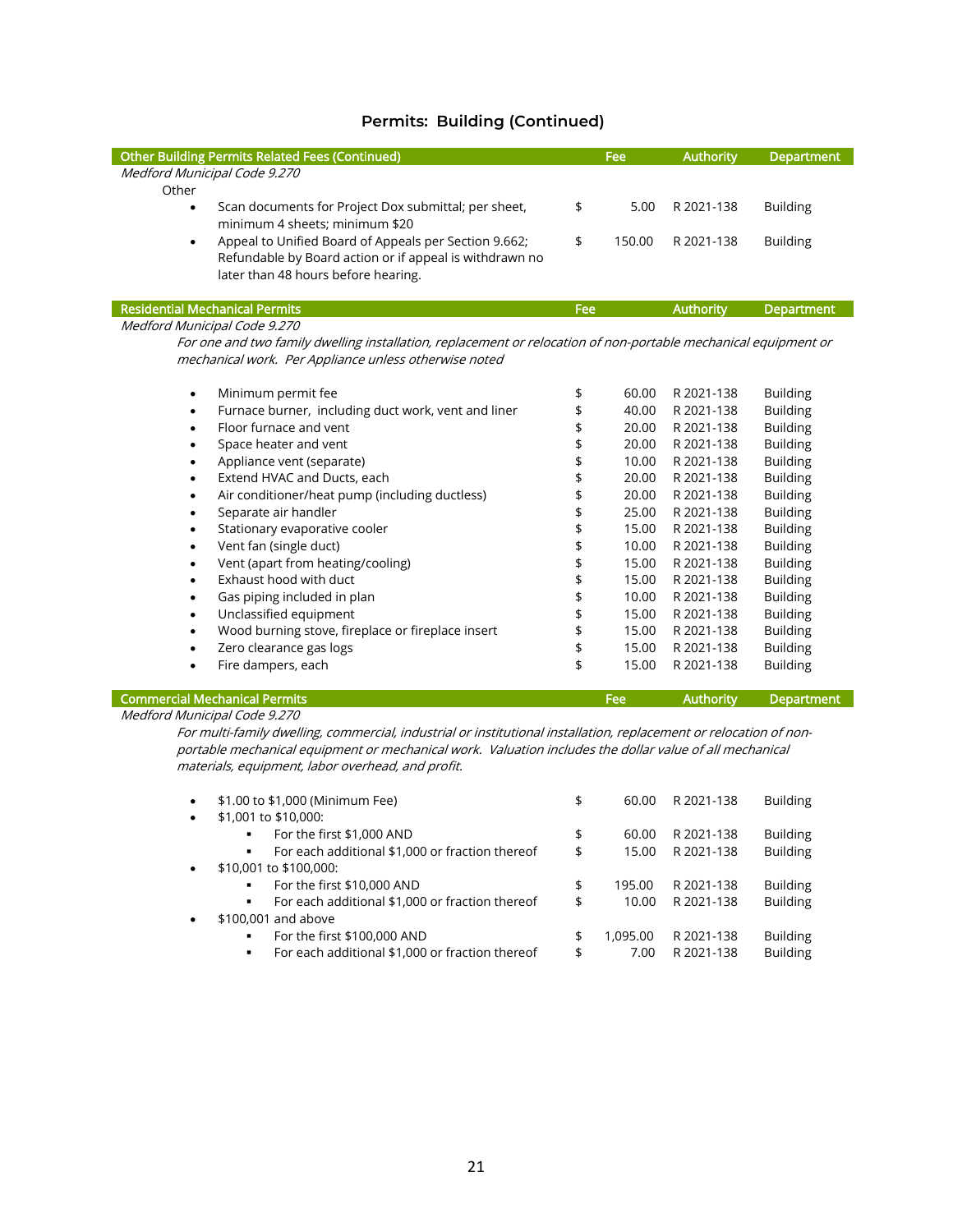| <b>Other Mechanical Permit-Related Fees</b>                                                                                                 |    | Fee    | <b>Authority</b> | Department        |  |  |
|---------------------------------------------------------------------------------------------------------------------------------------------|----|--------|------------------|-------------------|--|--|
| Medford Municipal Code 9.270                                                                                                                |    |        |                  |                   |  |  |
| These fees are applicable to both Residential Mechanical and Commercial Mechanical permits except where noted.                              |    |        |                  |                   |  |  |
| Plan review fee; of the Mechanical Permit fee where<br>$\bullet$<br>required by Mechanical Code Section 106.5.4                             |    | 25%    | R 2021-138       | <b>Building</b>   |  |  |
| Additional plan review required by changes, additions, or<br>$\bullet$<br>revisions to approved plans; per hour, minimum charge 1/2<br>hour | \$ | 60.00  | R 2021-138       | <b>Building</b>   |  |  |
| <b>Residential Plumbing Permits</b>                                                                                                         |    | Fee    | <b>Authority</b> | <b>Department</b> |  |  |
| Medford Municipal Code 9.270                                                                                                                |    |        |                  |                   |  |  |
| Fees apply to one and two family dwellings only.                                                                                            |    |        |                  |                   |  |  |
| Minimum Fee<br>$\bullet$                                                                                                                    | \$ | 60.00  | R 2021-138       | <b>Building</b>   |  |  |
| Bathrooms/Kitchens<br>$\bullet$                                                                                                             |    |        |                  |                   |  |  |
| Includes first 100 feet of water/sewer lines, hose bibs, ice                                                                                |    |        |                  |                   |  |  |
| maker, underfloor low-point drains and rain-drain                                                                                           |    |        |                  |                   |  |  |
| packages                                                                                                                                    |    |        |                  |                   |  |  |
| 1 bathroom/kitchen                                                                                                                          | \$ | 289.00 | R 2021-138       | <b>Building</b>   |  |  |
| 2 bathrooms/1 kitchen<br>$\blacksquare$                                                                                                     | \$ | 334.00 | R 2021-138       | <b>Building</b>   |  |  |
| 3 bathrooms/1 kitchen<br>$\blacksquare$                                                                                                     | \$ | 379.00 | R 2021-138       | <b>Building</b>   |  |  |
| Each additional bathroom over 3<br>$\blacksquare$                                                                                           | \$ | 45.00  | R 2021-138       | <b>Building</b>   |  |  |
| Each additional kitchen over 1                                                                                                              | \$ | 60.00  | R 2021-138       | <b>Building</b>   |  |  |
| Residential Fire Suppression System                                                                                                         |    |        |                  |                   |  |  |
| Per square footage of the structure                                                                                                         |    |        |                  |                   |  |  |
| 0 to 2,000 sf<br>$\blacksquare$                                                                                                             | \$ | 105.00 | R 2021-138       | <b>Building</b>   |  |  |
| 2,001 to 3,600 sf<br>$\blacksquare$                                                                                                         | \$ | 140.00 | R 2021-138       | <b>Building</b>   |  |  |
| 3,601 to 7,200 sf<br>٠                                                                                                                      | \$ | 175.00 | R 2021-138       | <b>Building</b>   |  |  |
| 7,200 sf and greater<br>٠                                                                                                                   | \$ | 210.00 | R 2021-138       | <b>Building</b>   |  |  |
| Fixtures; per fixture:                                                                                                                      |    |        |                  |                   |  |  |
| Disposal<br>٠                                                                                                                               | \$ | 15.00  | R 2021-138       | <b>Building</b>   |  |  |
| Sink<br>$\blacksquare$                                                                                                                      | \$ | 15.00  | R 2021-138       | <b>Building</b>   |  |  |
| Lavatoroy<br>٠                                                                                                                              | \$ | 15.00  | R 2021-138       | <b>Building</b>   |  |  |
| Tub & Shower<br>$\blacksquare$                                                                                                              | \$ | 15.00  | R 2021-138       | <b>Building</b>   |  |  |
| Shower (separate)<br>$\blacksquare$                                                                                                         | \$ | 15.00  | R 2021-138       | <b>Building</b>   |  |  |
| Water Closet/Bidet/Urinal<br>٠                                                                                                              | \$ | 15.00  | R 2021-138       | <b>Building</b>   |  |  |
| Sewer - $1st 100$ feet                                                                                                                      | \$ | 28.00  | R 2021-138       | <b>Building</b>   |  |  |
| Sewer - each additional 100 feet<br>$\blacksquare$                                                                                          | \$ | 20.00  | R 2021-138       | <b>Building</b>   |  |  |
| Storm Drain – each 100 feet                                                                                                                 | \$ | 15.00  | R 2021-138       | <b>Building</b>   |  |  |
| Hose bib<br>٠                                                                                                                               | \$ | 15.00  | R 2021-138       | <b>Building</b>   |  |  |
| Septic Tank abandonment                                                                                                                     | \$ | 15.00  | R 2021-138       | <b>Building</b>   |  |  |
| Refrigerator Water Supply                                                                                                                   | \$ | 15.00  | R 2021-138       | <b>Building</b>   |  |  |
| <b>Hydronic Heating</b>                                                                                                                     | \$ | 40.00  | R 2021-138       | <b>Building</b>   |  |  |
| Dishwasher                                                                                                                                  | \$ | 15.00  | R 2021-138       | <b>Building</b>   |  |  |
| Drinking fountain                                                                                                                           | \$ | 15.00  | R 2021-138       | <b>Building</b>   |  |  |
| <b>Washing Machine</b>                                                                                                                      | \$ | 15.00  | R 2021-138       | <b>Building</b>   |  |  |
| Water Heater                                                                                                                                | \$ | 40.00  | R 2021-138       | <b>Building</b>   |  |  |
| <b>Floor Drains</b><br>$\blacksquare$                                                                                                       | \$ | 15.00  | R 2021-138       | <b>Building</b>   |  |  |
| Water - 1st 100 feet                                                                                                                        | \$ | 28.00  | R 2021-138       | <b>Building</b>   |  |  |
| Water - each additional 100 feet                                                                                                            | \$ | 20.00  | R 2021-138       | <b>Building</b>   |  |  |
| Swimming Pool/Spa                                                                                                                           | \$ | 40.00  | R 2021-138       | <b>Building</b>   |  |  |
| Catch Basin                                                                                                                                 | \$ | 15.00  | R 2021-138       | <b>Building</b>   |  |  |
| Sump Pump<br>٠                                                                                                                              | \$ | 15.00  | R 2021-138       | <b>Building</b>   |  |  |
| Special Waste Connection                                                                                                                    | \$ | 40.00  | R 2021-138       | <b>Building</b>   |  |  |
| Gas Vent                                                                                                                                    | \$ | 15.00  | R 2021-138       | <b>Building</b>   |  |  |
| Replace Polybutylene Pipe                                                                                                                   | \$ | 40.00  | R 2021-138       | <b>Building</b>   |  |  |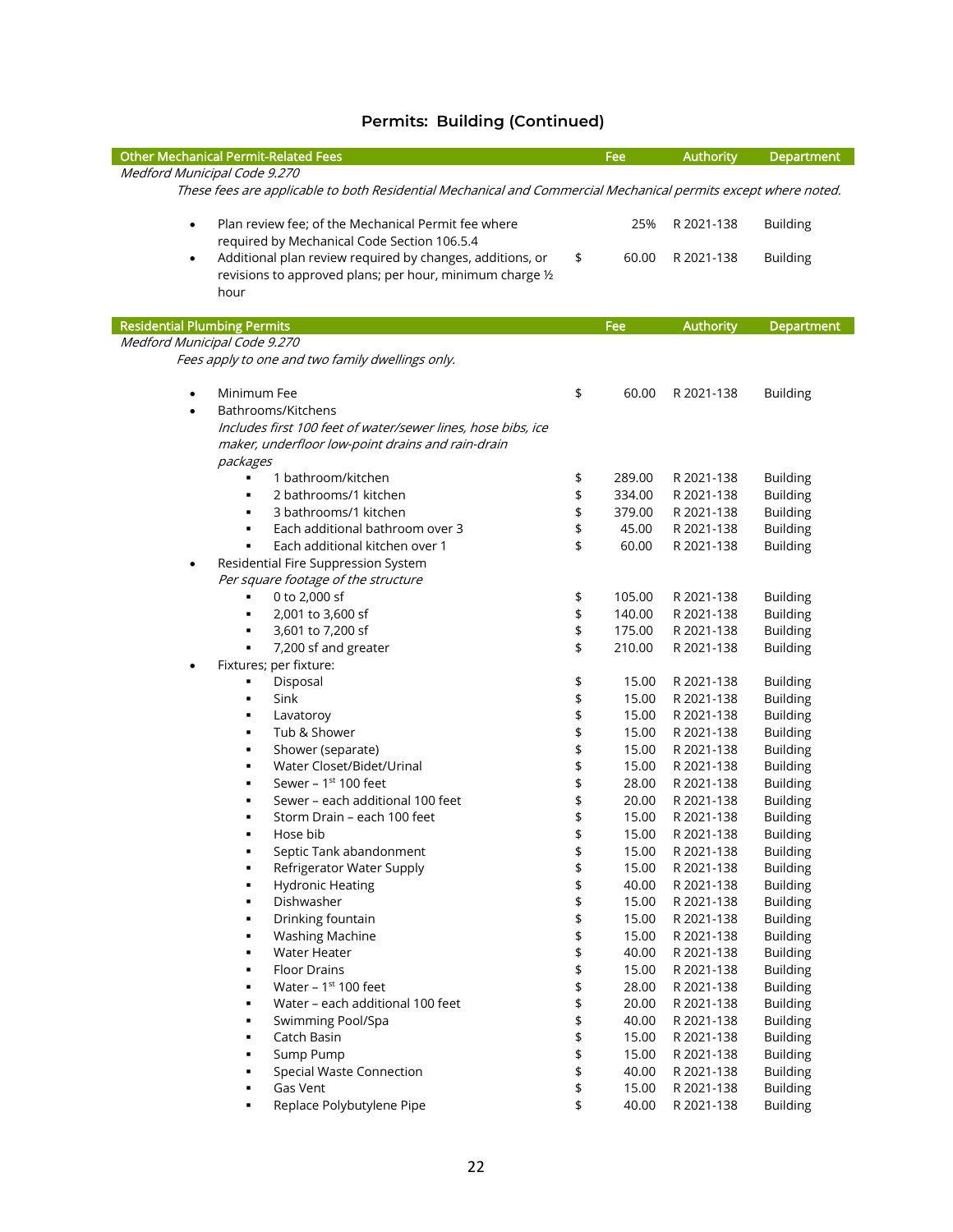| <b>Commercial Plumbing Permits</b>                                                                                   |          | Fee      | <b>Authority</b>         | <b>Department</b>                  |  |
|----------------------------------------------------------------------------------------------------------------------|----------|----------|--------------------------|------------------------------------|--|
| Medford Municipal Code 9.270                                                                                         |          |          |                          |                                    |  |
| Fees apply to commercial, industrial and dwellings other than one and two family dwellings.                          |          |          |                          |                                    |  |
| For the purposes of this section, "fixtures" includes, but are not limited to the following: testable backflow       |          |          |                          |                                    |  |
| prevention devices (other than atmospheric vacuum breakers), area drain, bathtubs, bidets, catch basin, clothes      |          |          |                          |                                    |  |
| washers, dental units or cuspidors, drinking fountains, floor drains, hose bibs or sill cocks, interceptors, laundry |          |          |                          |                                    |  |
| tubs, receptors, showers, sinks, trough drains, urinals, water closets, water heaters.                               |          |          |                          |                                    |  |
|                                                                                                                      |          |          |                          |                                    |  |
| Minimum Fee                                                                                                          | \$       | 60.00    | R 2021-138               | <b>Building</b>                    |  |
| Fixtures; per fixture                                                                                                |          |          |                          |                                    |  |
| Swimming Pool/Spa/Hot Tub<br>$\bullet$                                                                               | \$       | 40.00    | R 2021-138               | <b>Building</b>                    |  |
| <b>Back Flow Device/Lawns</b><br>$\bullet$                                                                           | \$       | 40.00    | R 2021-138               | <b>Building</b>                    |  |
| <b>Special Waste Connection</b><br>$\bullet$                                                                         | \$       | 40.00    | R 2021-138               | <b>Building</b>                    |  |
| Replace Polybutylene Pipe<br>$\bullet$                                                                               | \$       | 40.00    | R 2021-138               | <b>Building</b>                    |  |
| <b>Hydronic Heating</b><br>$\bullet$                                                                                 | \$       | 40.00    | R 2021-138               | <b>Building</b>                    |  |
| Sewer/Storm Drain/Water - 1st 100 Feet<br>$\bullet$                                                                  | \$       | 40.00    | R 2021-138               | <b>Building</b>                    |  |
| Sewer/Storm Drain/Water - Each additional 100 feet<br>$\bullet$                                                      | \$       | 22.00    | R 2021-138               | <b>Building</b>                    |  |
| Plumbing; per fixture<br>$\bullet$                                                                                   |          |          |                          |                                    |  |
| 1 to 3 fixtures                                                                                                      | \$       | 60.00    | R 2021-138               | <b>Building</b>                    |  |
| 4 to 10 fixtures<br>٠                                                                                                | \$       | 140.00   | R 2021-138               | <b>Building</b>                    |  |
| 11 or more fixtures<br>$\blacksquare$                                                                                |          |          |                          |                                    |  |
| Base AND<br>$\blacksquare$                                                                                           | \$       | 140.00   | R 2021-138               | <b>Building</b>                    |  |
| Per fixture over 10<br>٠                                                                                             | \$       | 15.00    | R 2021-138               | <b>Building</b>                    |  |
| Plan Review; of the Plumbing Permit Fee                                                                              |          | 25%      | R 2021-138               | <b>Building</b>                    |  |
|                                                                                                                      |          | Fee      |                          | Department                         |  |
| Rainwater Harvesting System or Gray Water Reuse System Permits<br>Medford Municipal Code 9.270                       |          |          | <b>Authority</b>         |                                    |  |
| Per dollar value of work:                                                                                            |          |          |                          |                                    |  |
|                                                                                                                      |          |          |                          |                                    |  |
| \$1.00 to \$500                                                                                                      | \$       | 60.00    | R 2021-138               | <b>Building</b>                    |  |
| \$501 to \$2,000:<br>$\bullet$                                                                                       |          |          |                          |                                    |  |
| For the first \$500 AND<br>$\blacksquare$                                                                            | \$       | 60.00    | R 2021-138               | <b>Building</b>                    |  |
| For each additional \$100 or fraction thereof<br>٠                                                                   | \$       | 5.00     | R 2021-138               | <b>Building</b>                    |  |
| \$2,001 to \$25,000<br>٠                                                                                             |          |          |                          |                                    |  |
| For the first \$2,000 AND                                                                                            | \$       | 135.00   | R 2021-138               | <b>Building</b>                    |  |
| For each additional \$1,000 or fraction thereof                                                                      | \$       | 19.00    | R 2021-138               | <b>Building</b>                    |  |
| \$25,001 to \$50,000<br>٠                                                                                            |          |          |                          |                                    |  |
| For the first \$25,000 AND<br>٠                                                                                      | \$       | 572.00   | R 2021-138               | <b>Building</b>                    |  |
| For each additional \$1,000 or fraction thereof                                                                      | \$       | 15.00    | R 2021-138               | <b>Building</b>                    |  |
| \$50,001 to \$100,000                                                                                                |          |          |                          |                                    |  |
| For the first \$50,000 AND<br>$\blacksquare$                                                                         | \$       | 905.00   | R 2021-138               | <b>Building</b>                    |  |
| For each additional \$1,000 or fraction thereof                                                                      | \$       | 9.00     | R 2021-138               | <b>Building</b>                    |  |
| \$100,001 and up                                                                                                     |          |          |                          |                                    |  |
| For the first \$100,000 AND                                                                                          | \$       | 1,397.00 | R 2021-138               | <b>Building</b>                    |  |
| For each additional \$1,000 or fraction thereof                                                                      | \$       | 8.00     | R 2021-138               | <b>Building</b>                    |  |
| Plan Review, of the Permit Fee                                                                                       |          | 25%      | R 2021-138               | <b>Building</b>                    |  |
|                                                                                                                      |          |          |                          |                                    |  |
| <b>Medical Gas System Permits</b>                                                                                    | Fee      |          | <b>Authority</b>         | <b>Department</b>                  |  |
| Medford Municipal Code 9.270                                                                                         |          |          |                          |                                    |  |
| Per dollar value of work:                                                                                            |          |          |                          |                                    |  |
|                                                                                                                      |          |          |                          |                                    |  |
| \$1 to \$2,000<br>٠<br>For the first \$500 AND                                                                       |          | 60.00    |                          |                                    |  |
| For each additional \$100 or fraction thereof                                                                        | \$<br>\$ | 5.00     | R 2021-138<br>R 2021-138 | <b>Building</b><br><b>Building</b> |  |
|                                                                                                                      |          |          |                          |                                    |  |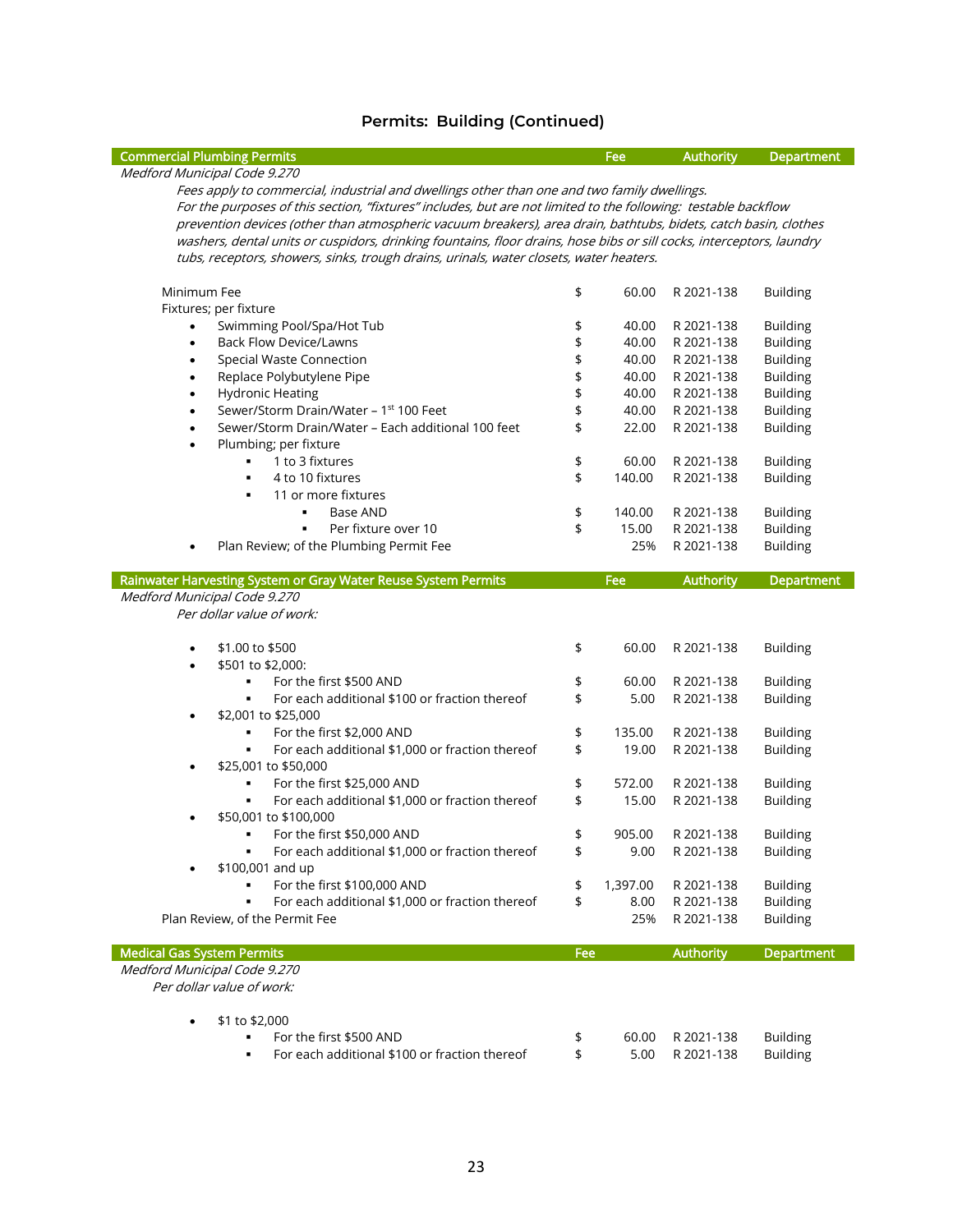| <b>Medical Gas System Permits (Continued)</b>                                                | Fee      |                 | <b>Authority</b>         | <b>Department</b>                  |
|----------------------------------------------------------------------------------------------|----------|-----------------|--------------------------|------------------------------------|
| Medford Municipal Code 9.270                                                                 |          |                 |                          |                                    |
| Per dollar value of work: (Continued)                                                        |          |                 |                          |                                    |
|                                                                                              |          |                 |                          |                                    |
| \$2,001 to \$25,000<br>$\bullet$<br>For the first \$2,000 AND                                |          | 135.00          | R 2021-138               | <b>Building</b>                    |
| $\blacksquare$                                                                               | \$<br>\$ |                 |                          |                                    |
| For each additional \$1,000 or fraction thereof<br>\$25,001 to \$50,000                      |          | 18.00           | R 2021-138               | <b>Building</b>                    |
| For the first \$25,000 AND<br>٠                                                              |          | 550.00          | R 2021-138               |                                    |
| For each additional \$1,000 or fraction thereof<br>٠                                         | \$<br>\$ | 14.00           | R 2021-138               | <b>Building</b><br><b>Building</b> |
| \$50,001 to \$100,000                                                                        |          |                 |                          |                                    |
| For the first \$50,000 AND<br>$\blacksquare$                                                 | \$       | 900.00          | R 2021-138               | <b>Building</b>                    |
| For each additional \$1,000 or fraction thereof<br>$\blacksquare$                            | \$       | 9.00            | R 2021-138               | <b>Building</b>                    |
| \$100,001 and up                                                                             |          |                 |                          |                                    |
| For the first \$100,000 AND<br>٠                                                             | \$       | 1,350.00        | R 2021-138               | <b>Building</b>                    |
| For each additional \$1,000 or fraction thereof                                              | \$       | 8.00            | R 2021-138               | <b>Building</b>                    |
| Plan Review, of the Plumbing Permit Fee                                                      |          | 25%             | R 2021-138               | <b>Building</b>                    |
|                                                                                              |          |                 |                          |                                    |
| <b>Electrical Permits</b>                                                                    | Fee      |                 | <b>Authority</b>         | Department                         |
| Medford Municipal Code 9.270                                                                 |          |                 |                          |                                    |
| For all residential (per dwelling unit), commercial, industrial and institutional buildings. |          |                 |                          |                                    |
|                                                                                              |          |                 |                          |                                    |
| Residential<br>$\bullet$                                                                     |          |                 |                          |                                    |
| $\blacksquare$<br>1,000 sf or less; up to 4 inspections per permit                           | \$       | 125.00          | R 2021-138               | <b>Building</b>                    |
| Each additional 500 sf or portion thereof<br>٠                                               | \$       | 22.00           | R 2021-138               | <b>Building</b>                    |
| Limited Energy; up to 2 inspections per permit<br>$\bullet$                                  |          |                 |                          |                                    |
| 1 and 2 family residential                                                                   | \$       | 28.00           | R 2021-138               | <b>Building</b>                    |
| Multifamily residential<br>$\blacksquare$                                                    | \$       | 52.00           | R 2021-138               | <b>Building</b>                    |
| Service or Feeders installation, alterations or relocation;<br>$\bullet$                     |          |                 |                          |                                    |
| up to 2 inspections per permit                                                               |          |                 |                          |                                    |
| 200 amps or less<br>٠                                                                        | \$       | 72.00           | R 2021-138               | <b>Building</b>                    |
| 201 amps to 400 amps<br>٠<br>401 amps to 600 amps<br>٠                                       | \$<br>\$ | 85.00<br>150.00 | R 2021-138<br>R 2021-138 | <b>Building</b><br><b>Building</b> |
| 601 amps to 1,000 amps<br>٠                                                                  | \$       | 200.00          | R 2021-138               | <b>Building</b>                    |
| Over 1,000 amps or volts<br>$\blacksquare$                                                   | \$       | 450.00          | R 2021-138               | <b>Building</b>                    |
| Reconnect only<br>٠                                                                          | \$       | 60.00           | R 2021-138               | <b>Building</b>                    |
| Temporary Service or Feeders; up to 2 inspections per<br>٠                                   |          |                 |                          |                                    |
| permit (installation, alteration or relocation)                                              |          |                 |                          |                                    |
| 200 amps or less                                                                             | \$       | 60.00           | R 2021-138               | <b>Building</b>                    |
| 201 amps to 400 amps                                                                         | \$       | 80.00           | R 2021-138               | <b>Building</b>                    |
| 401 amps to 600 amps                                                                         | \$       | 120.00          | R 2021-138               | <b>Building</b>                    |
| Over 600 amps or volts                                                                       | \$       | 450.00          | R 2021-138               | <b>Building</b>                    |
| Branch Circuits; up to 2 inspections per permit (new,                                        |          |                 |                          |                                    |
| alteration or extension); per panel                                                          |          |                 |                          |                                    |
| With purchase of service or feeder<br>٠                                                      | \$       | 3.50            | R 2021-138               | <b>Building</b>                    |
| Without purchase of service or feeder<br>$\blacksquare$                                      |          |                 |                          |                                    |
| First branch circuit                                                                         | \$       | 52.00           | R 2021-138               | <b>Building</b>                    |
| Each additional branch circuit                                                               | \$       | 3.50            | R 2021-138               | <b>Building</b>                    |
| Miscellaneous (Service or Feeder not included)                                               |          |                 |                          |                                    |
| Each pump or irrigation circuit                                                              | \$       | 60.00           | R 2021-138               | <b>Building</b>                    |
| Each sign or outline lighting<br>$\blacksquare$                                              | \$       | 60.00           | R 2021-138               | <b>Building</b>                    |
| Signal circuit(s) or a limited energy panel,<br>$\blacksquare$                               | \$       | 60.00           | R 2021-138               | <b>Building</b>                    |
| alteration or extension                                                                      |          |                 |                          |                                    |
| Each additional inspection over the allowable in any of the                                  | \$       | 60.00           | R 2021-138               | <b>Building</b>                    |
| above; per inspection; per hour. 2 inspections per permit                                    |          |                 |                          |                                    |

above; p<br>allowed.